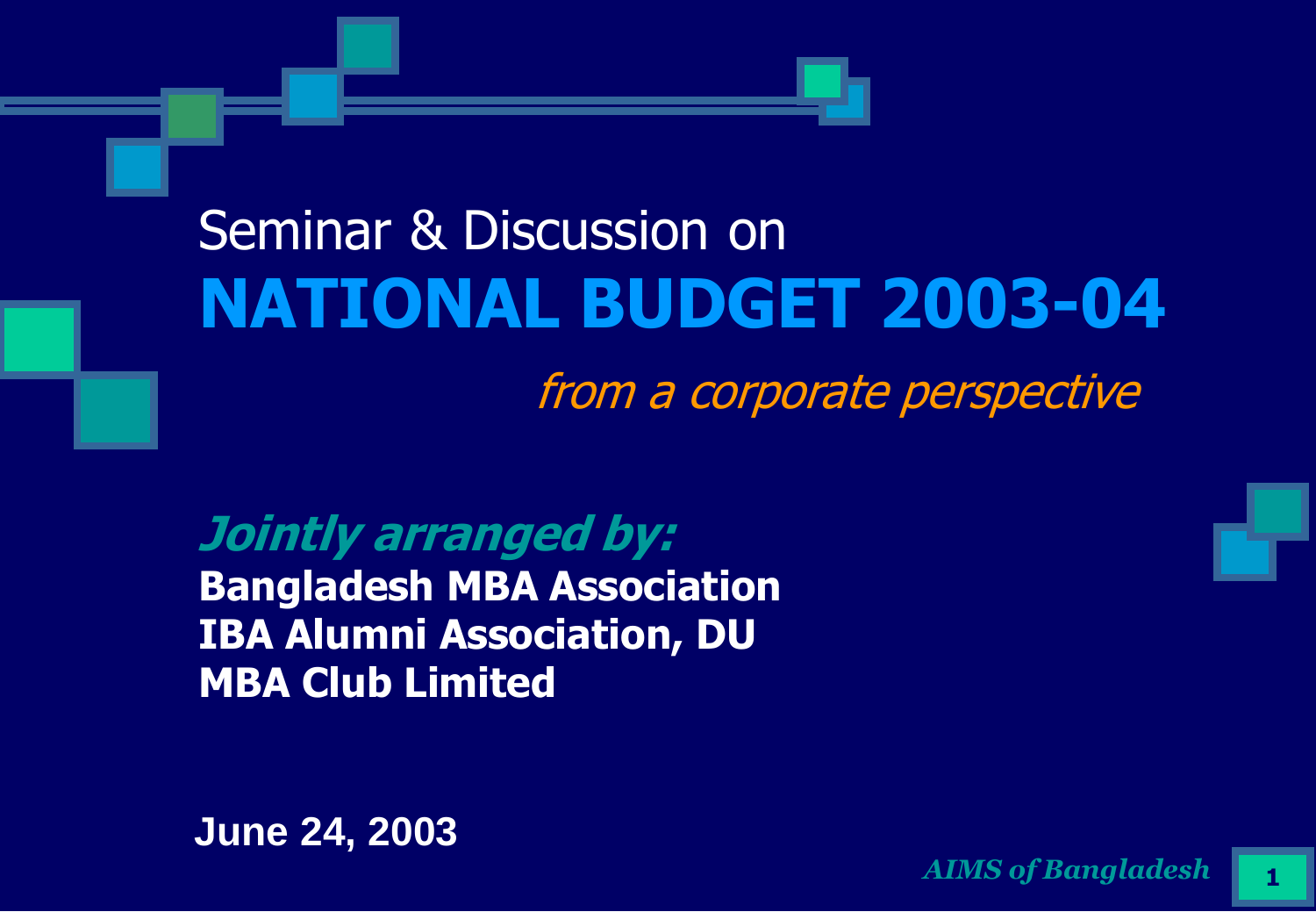#### **Assalamualaikum & Welcome**

#### **BUDGET FY 2003-04 LOOKING THROUGH CORPORATE SPECTACLES**

*Presentation by:* **AIMS of Bangladesh**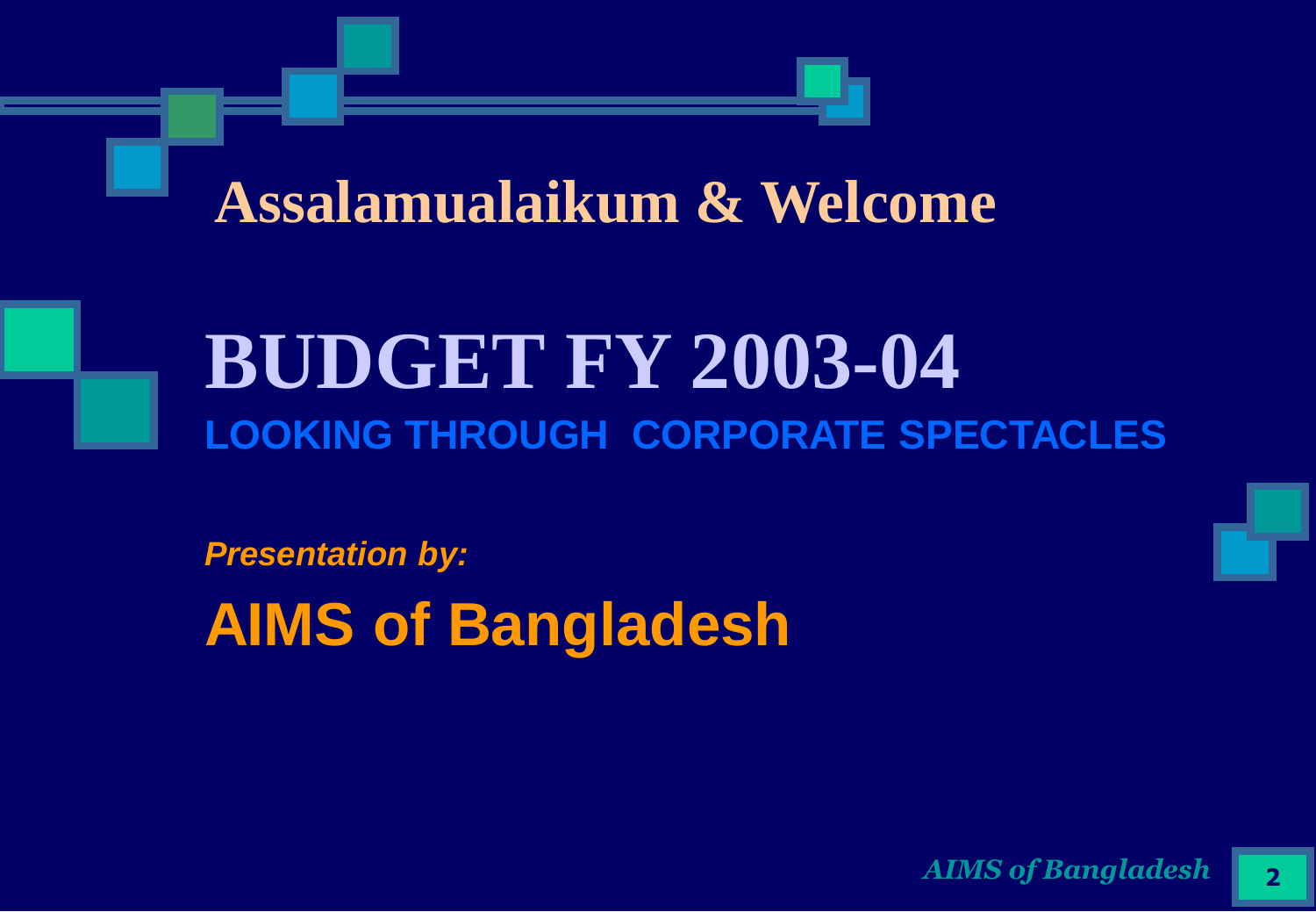# **SNAPSHOT**

|                                    | <b>Budget</b> |               | <b>Budget 2002-03</b> |                                |                 |
|------------------------------------|---------------|---------------|-----------------------|--------------------------------|-----------------|
| <b>Revenue</b>                     | 2003-04       | <b>Change</b> | <b>Revised</b>        | <b>Change</b>                  | <b>Original</b> |
| Tax                                | 290.71        | 16.52%全       | 249.50                | $2.16\%$                       | 255.00          |
| Non-tax                            | 71.00         | 15.07% $\pm$  | 61.70                 | 18.64% $\big\}$                | 75.84           |
| <b>Total revenue</b>               | 361.71        | 16.23%        | 311.20                | $5.94\%$ $\blacktriangleright$ | 330.84          |
| <b>Expenditure</b>                 |               |               |                       |                                |                 |
| Non-Development Rev. Exp.          | 289.69        | 14.47%        | 253.07                | 5.57%)                         | 239.72          |
| <b>ADP</b>                         | 203.00        | $18.71% +$    | 171.00                | $10.94\%$                      | 192.00          |
| <b>Other</b>                       | 27.11         | $81.10\%$     | 14.97                 | $11.00 +$                      | 16.82           |
| <b>Total expenditure</b>           | 519.80        | 18.39%全       | 439.04                | 2.12%                          | 448.54          |
| <b>Overall deficit</b>             | 158.09        | $23.66\%$     | 127.84                | $8.62%$ $\pm$                  | 117.70          |
| <b>Budget deficit financed by:</b> |               |               |                       |                                |                 |
| <b>External Sources</b>            | 93.09         | 33.18%全       | 69.90                 | 13.24%全                        | 61.73           |
| <b>Domestic Sources</b>            | 38.97         | $9.22% +$     | 42.93                 | 1.27%全                         | 42.39           |
| <b>Borrowing from banks</b>        | 26.03         | 73.42%全       | 15.01                 | 10.53%全                        | 13.58           |
| <b>Total Financing</b>             | 158.09        | 23.66%全       | 127.84                | $8.62% +$                      | 117.70          |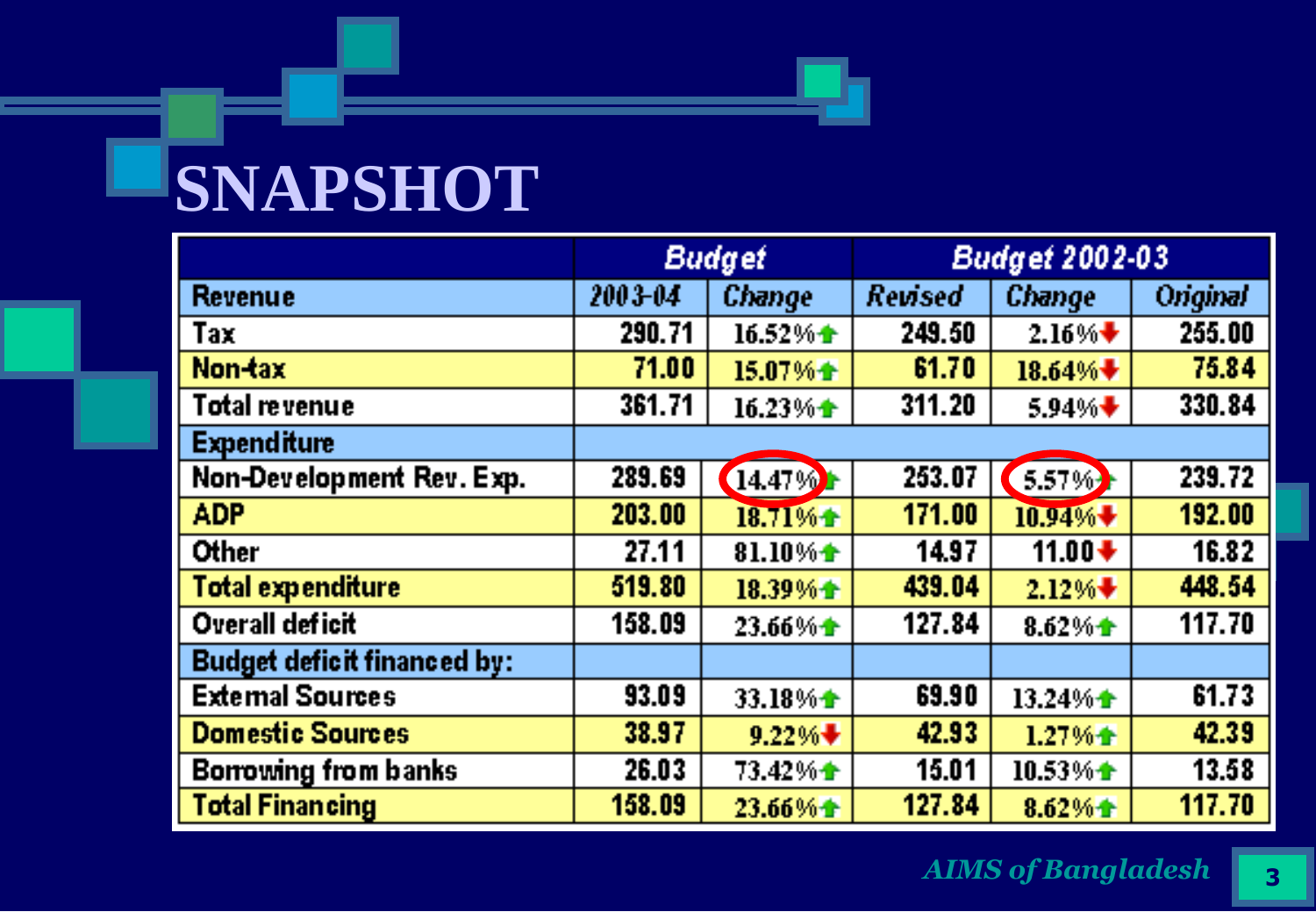#### **THE SUPPLIMENTARY SAGA WITH NO COMPLEMENTARY ACCOUNTABILITY**

- **Fruitless annual ritual**
- **ADP slashes**
- **Non–dev. revenue expenditure nudges up**
- **Borrowing increases**
- **Hemorrhage of SOEs, wastage, corruption continues repetitively.**
- **No deliberation in Parliamentary Party**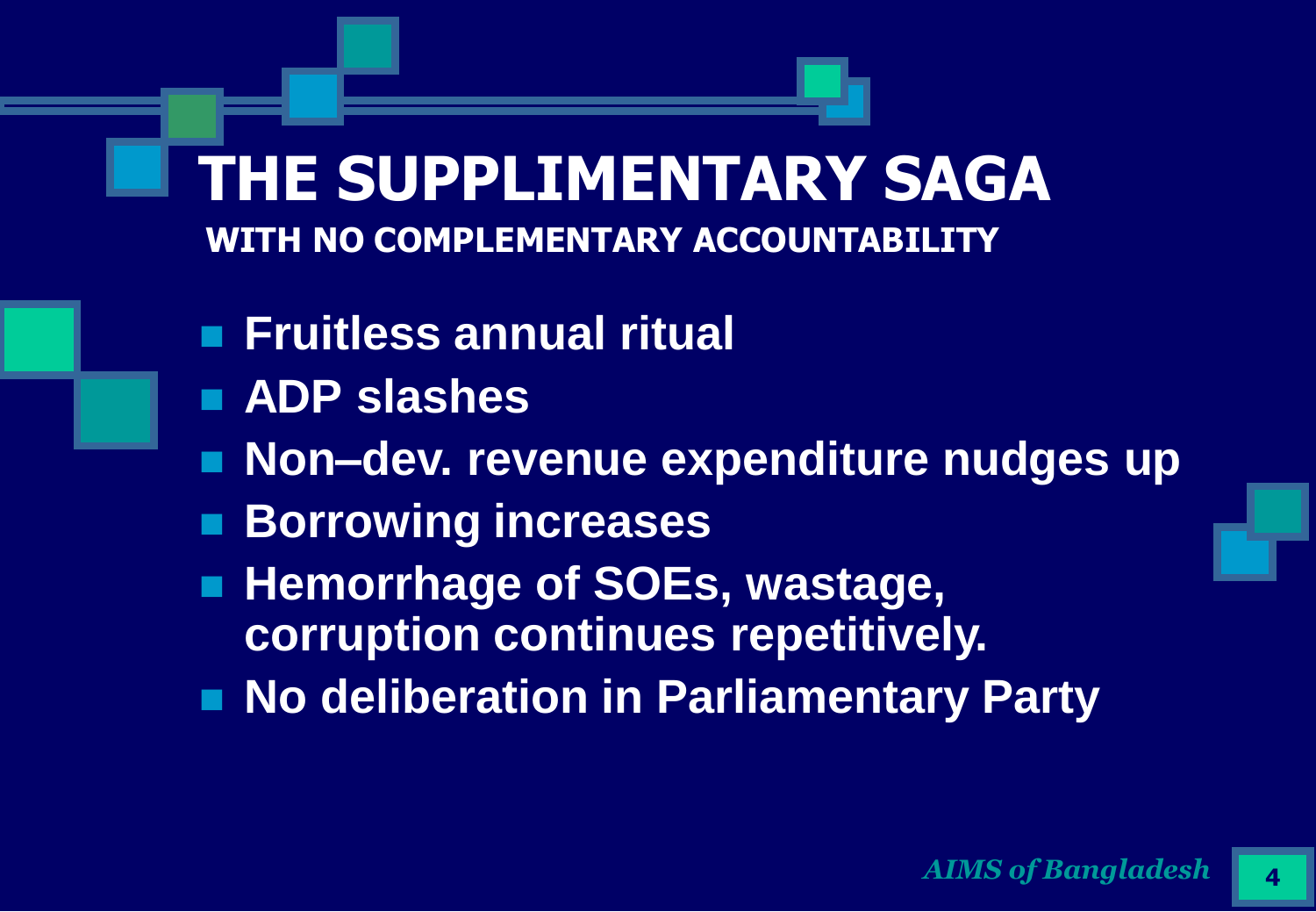# **THE GOOD**

 **Emphasis on expanding tax net, improving collection and efficiency of NBR**

■ Increased allocation for transport, **communication and education**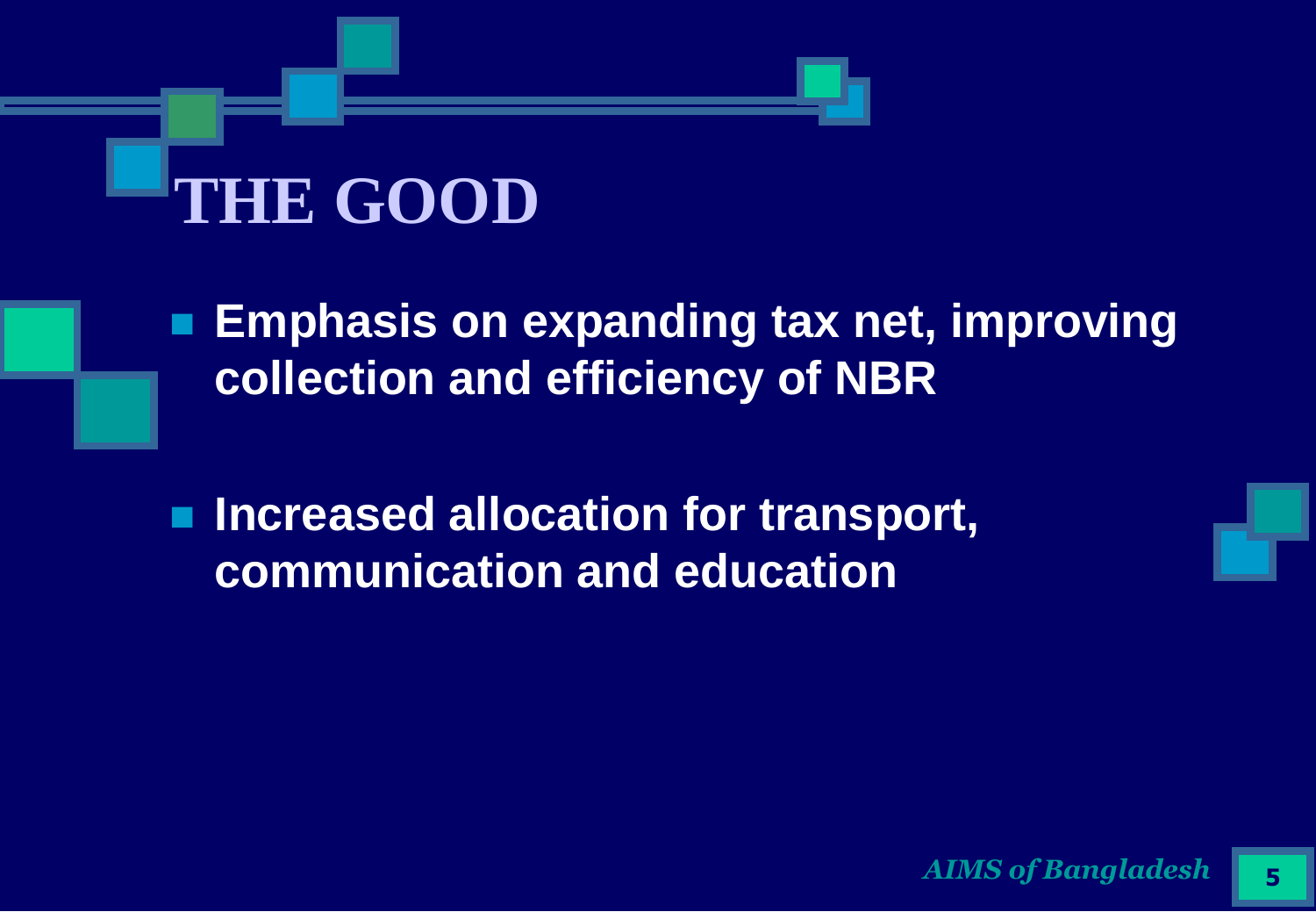## **THE GOOD**

- **Helping hand to agriculture**
- No tax on pension of Non Resident **Bangladeshis**
- **Increased allowance for old age pension**
- **Allocation for Micro-Credit.**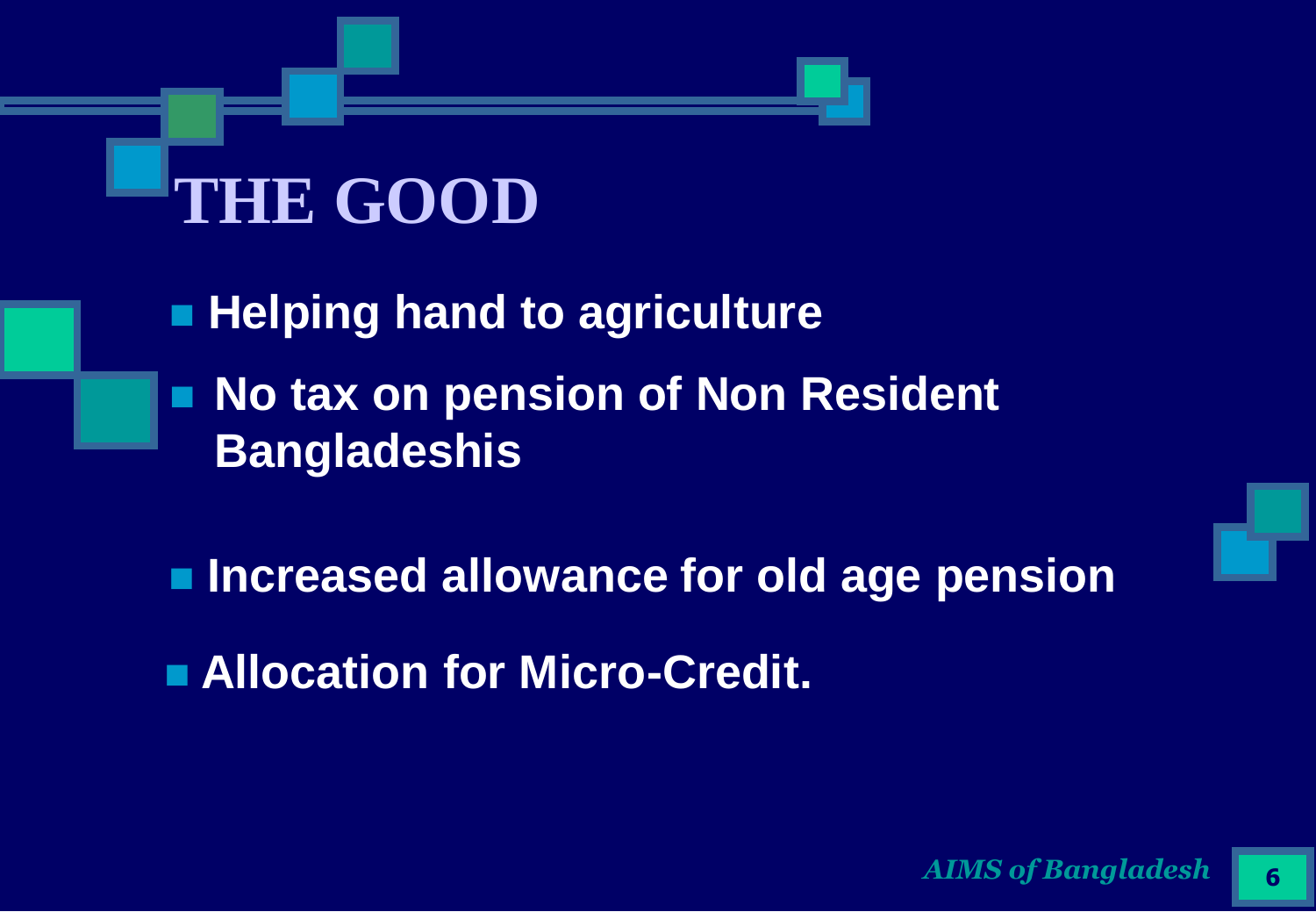#### **THE GOOD**

 **Tax on RMG and Textiles slashed to 10% and 20% – acknowledging corporate threshold of remaining profitable ?**

■ SD restructured to 5 slabs from 31 with range **of 15% to 75%.**

 **CD restructured to 3 slabs within 7.5% to 30%.** *– proclaimed rationalization*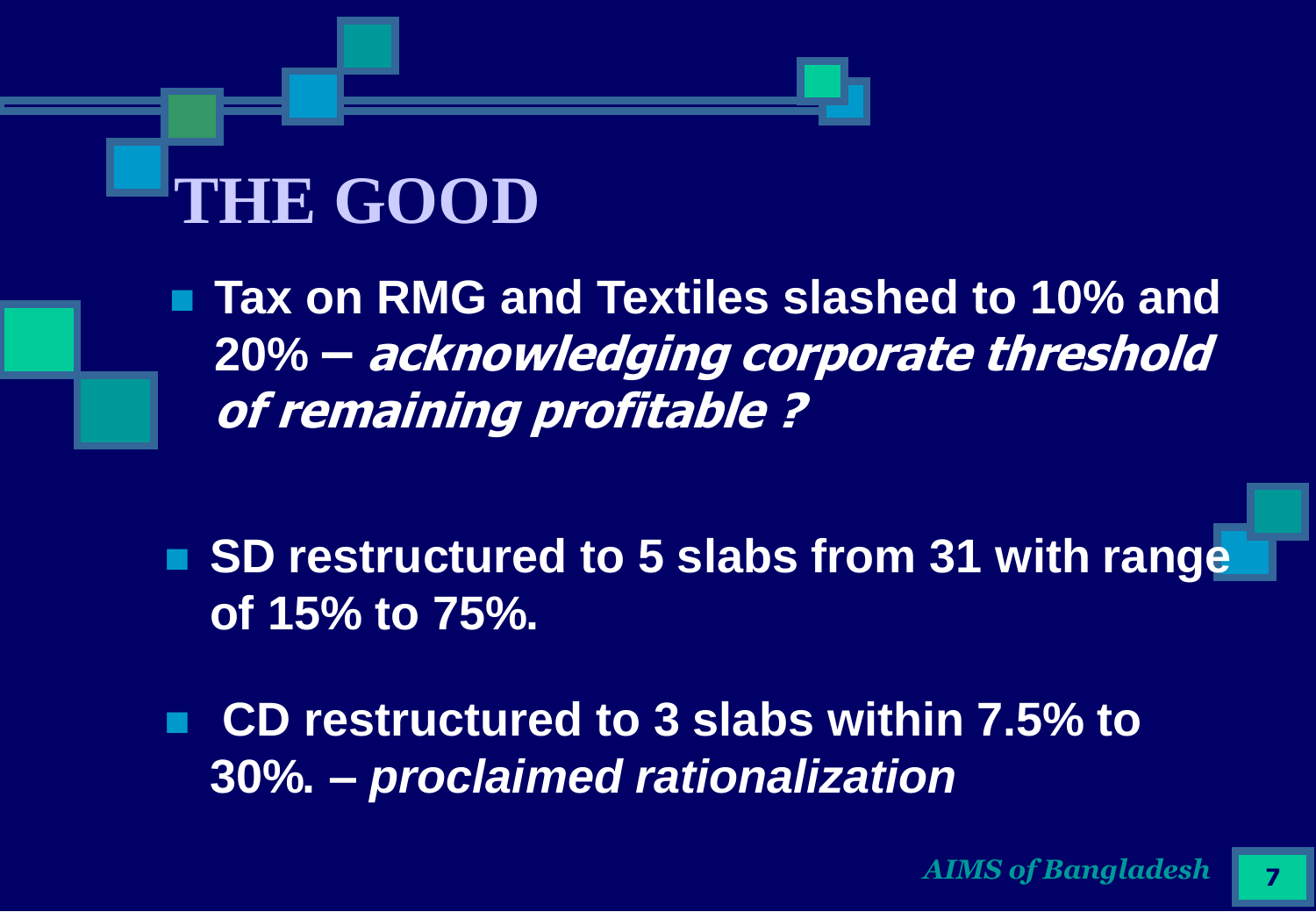- **Allocation for policing increased but no firm commitment for ensuring conducive business and investment climate.**
- **Increase in non-development revenue expenditure –** *unchecked spending spree*
- **Block allocation for unapproved projects in ADP.**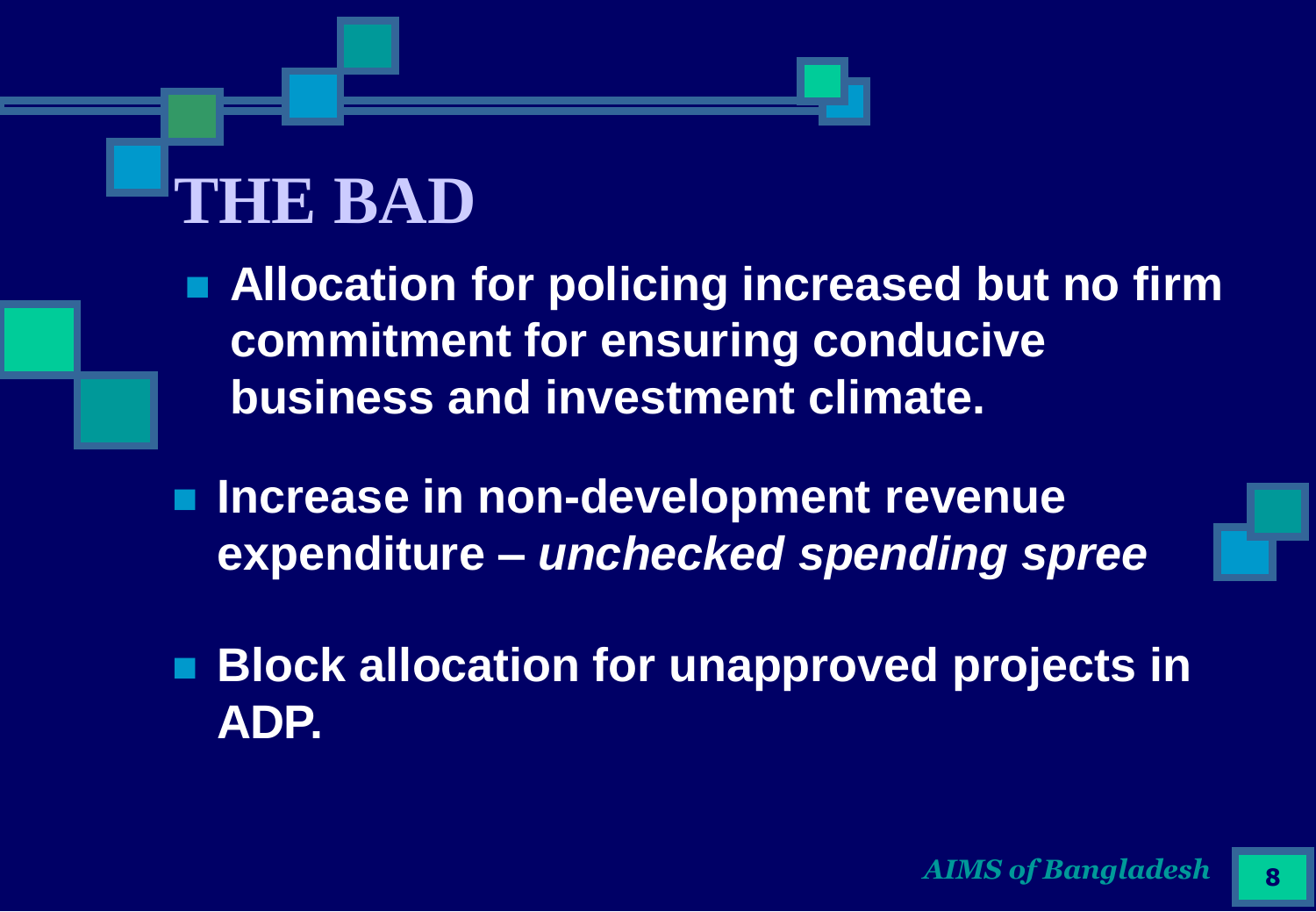**Bloated ADP –** *who'd care for accountability and quality ?* 

**High aid dependence with 51% external financing of ADP –** *self reliance gone with the wind ?*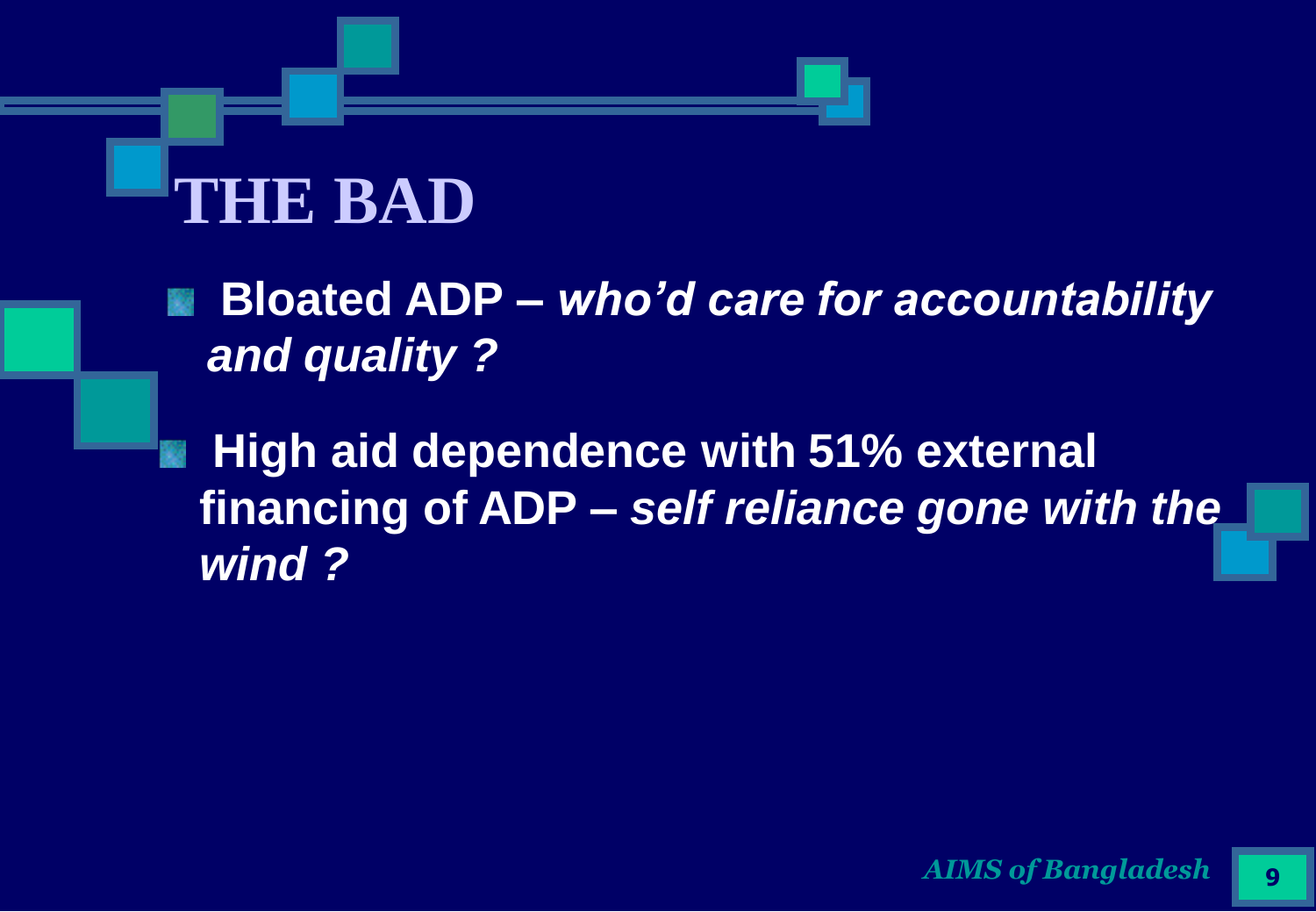**Increased borrowing at high rates**  *distorting market ?*

**Income tax on non-listed companies raised to 37.5% while those of listed companies kept unchanged at 30% -** *incentive or coercion ?*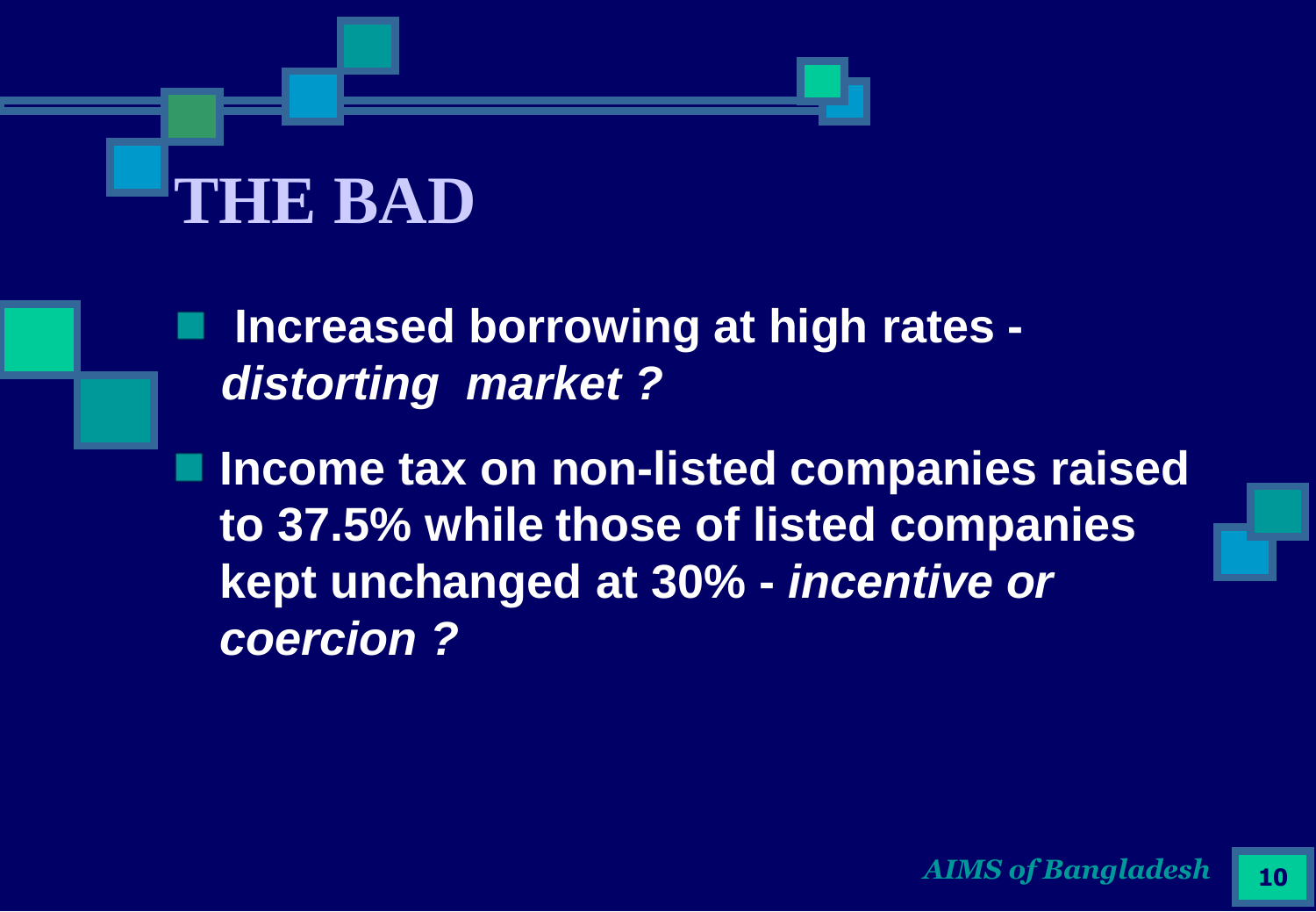**Listed companies failing to declare at least 10% dividend are to pay tax at 37.5% -** *obstacle to corporate growth and expansion. Infringement on shareholders' right ?*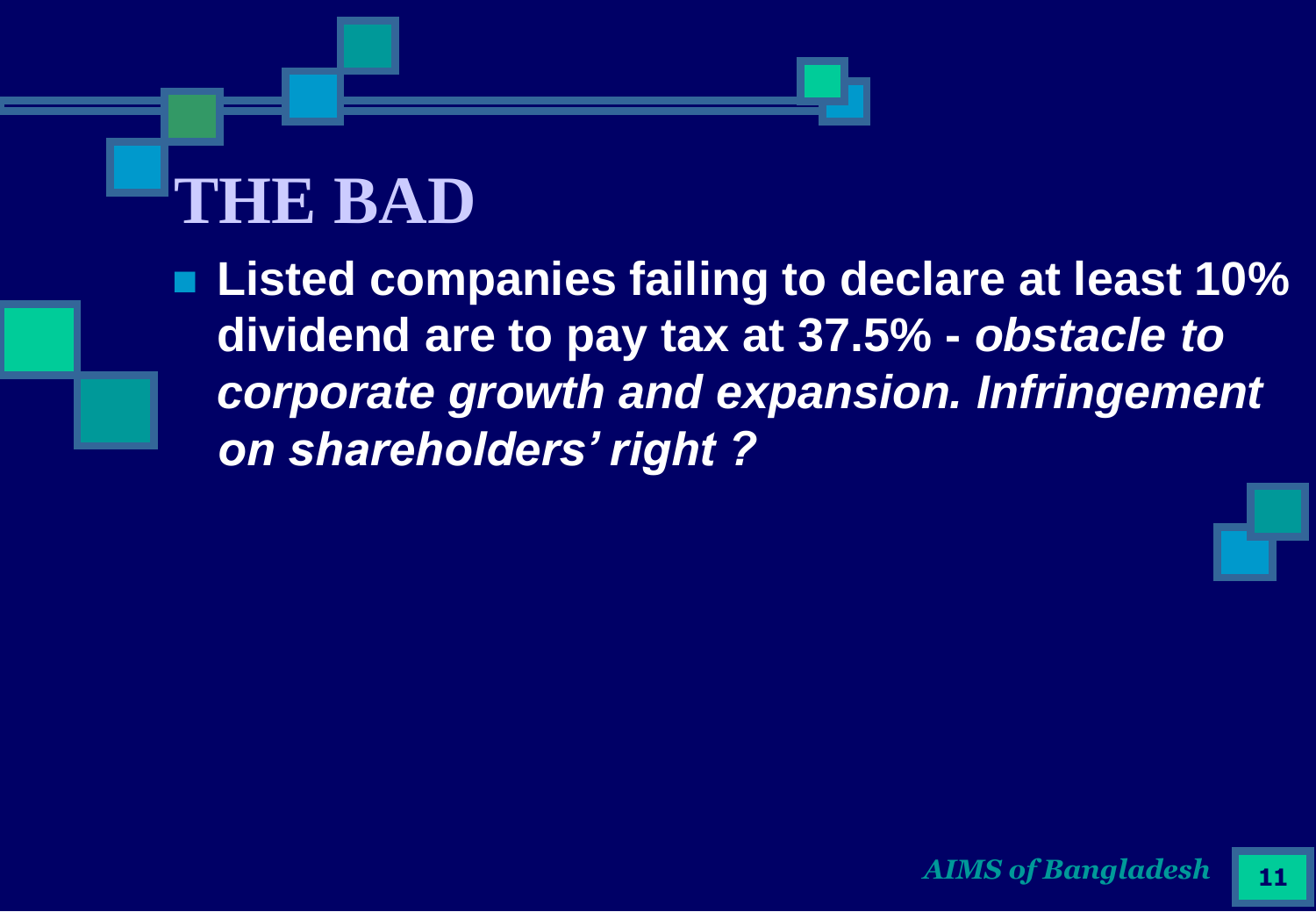**Dividend distribution tax on top of excess profit tax –** *horns of dilemma for the banking and capital market.*

**Tax on banks, insurance companies and financial institutions raised to 45%.** 

*-penalty for efficiency ?*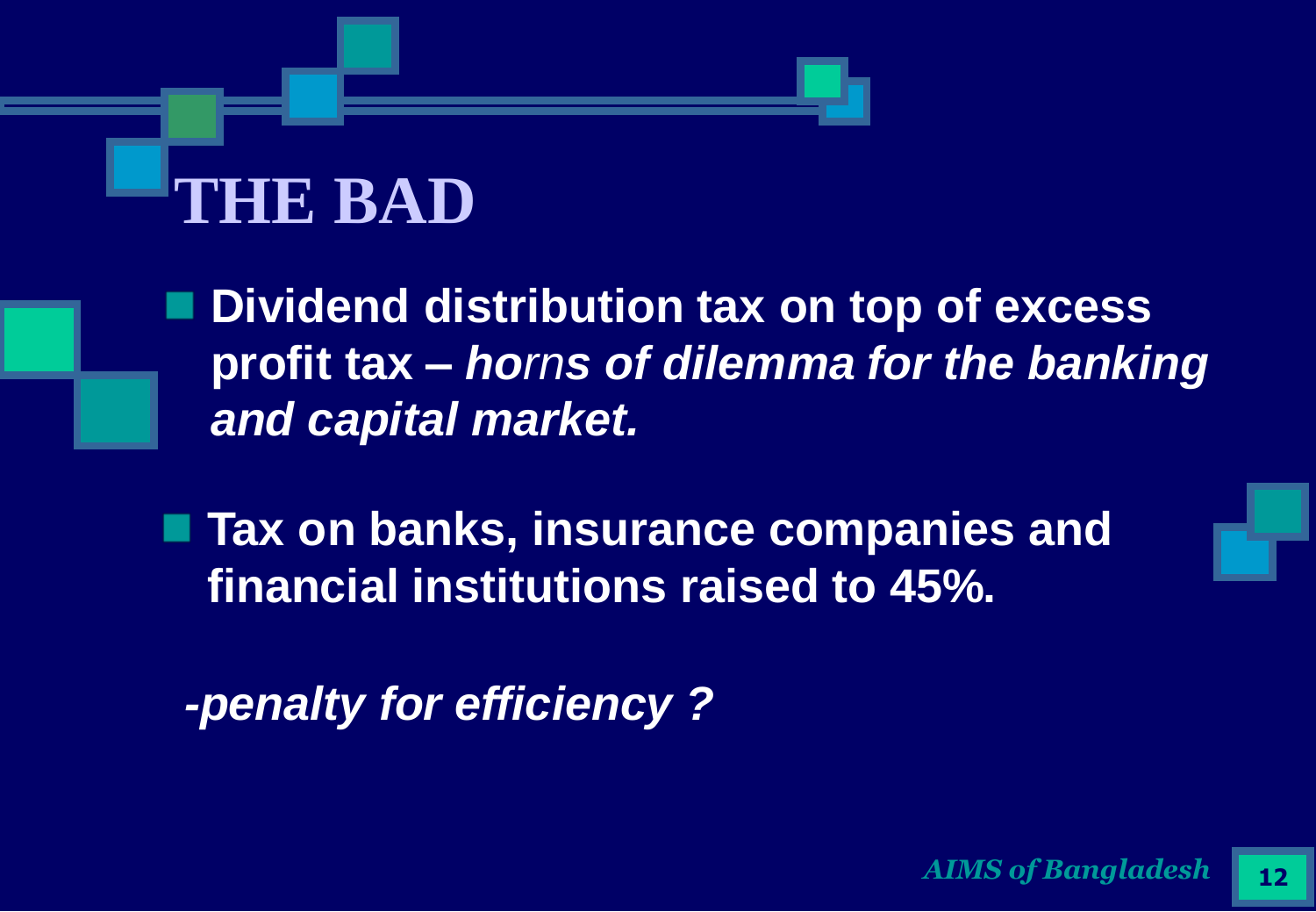**Argument has been put up that the high taxation on banks and FIs are to force lower interest rate, government continues to borrow at high rates.** 

*Effective rate on one year T-Bills is 10%.*

*MONEY MARKET DISTORTIONS*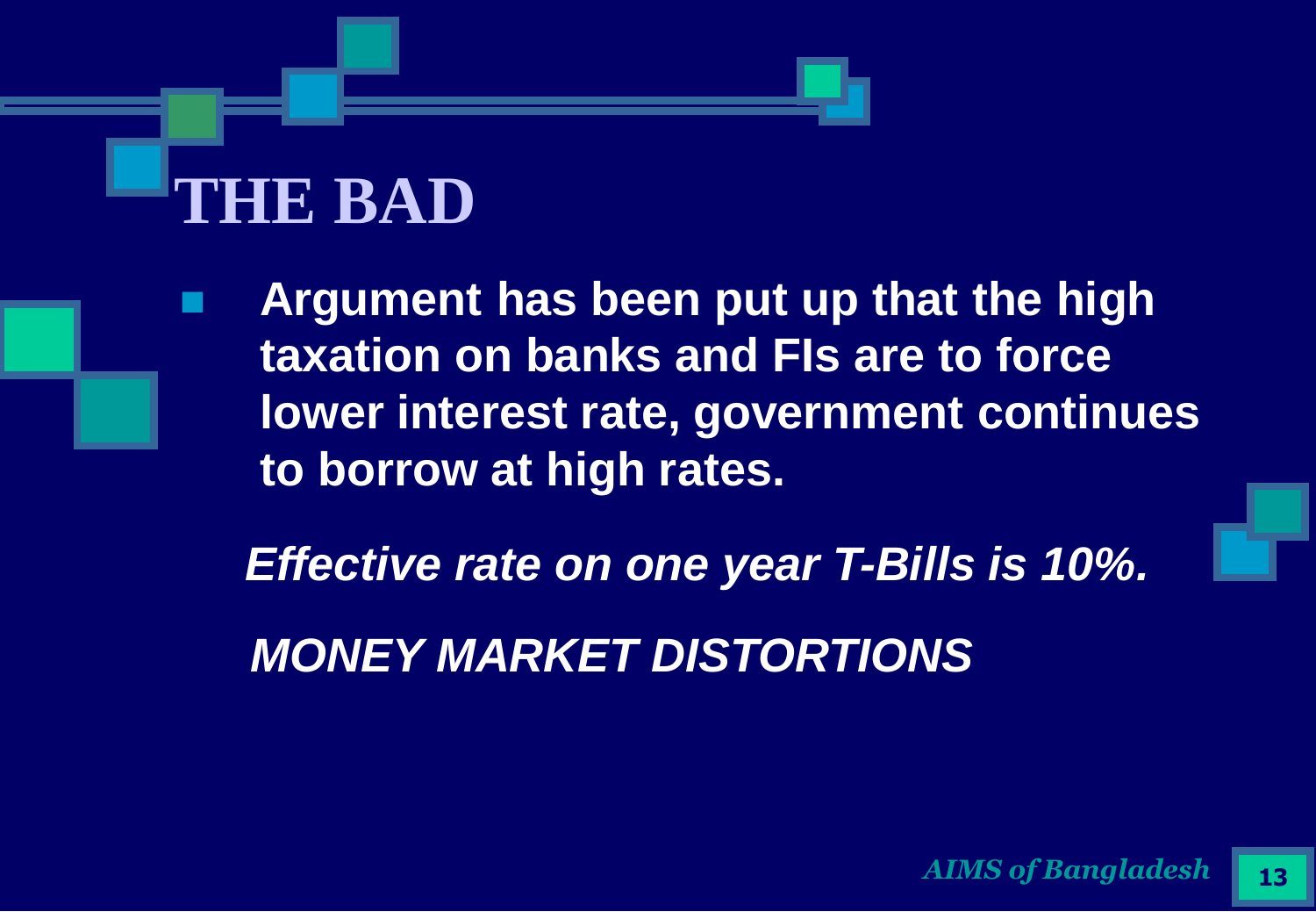**Incidence of prohibitive stamp duty on conveyance of receivables and possible income tax on SPV at entity level retarding resource mobilization by FIs and development of a vibrant debt securities market.**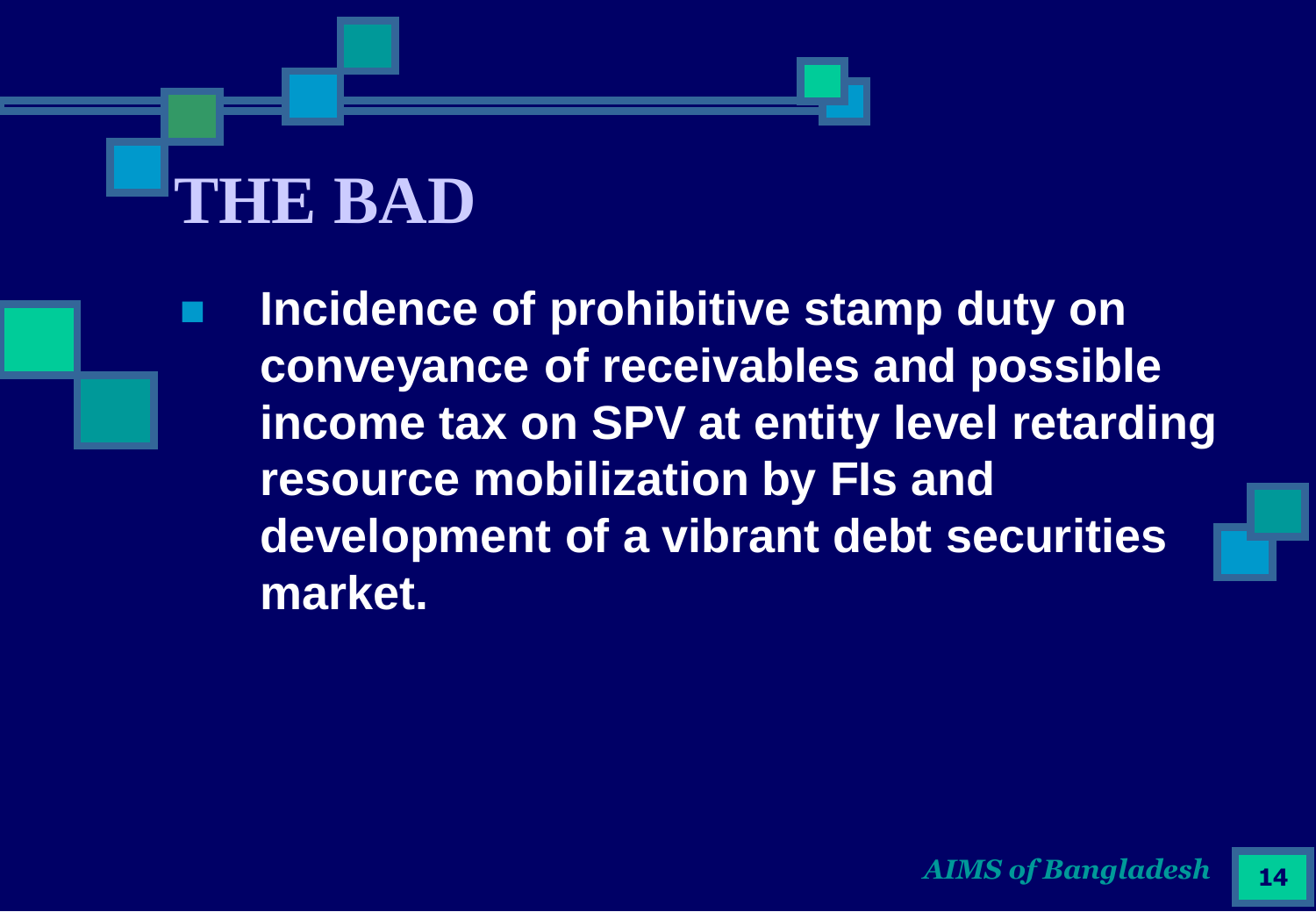



**Now here, not there** 

#### **Lost loves**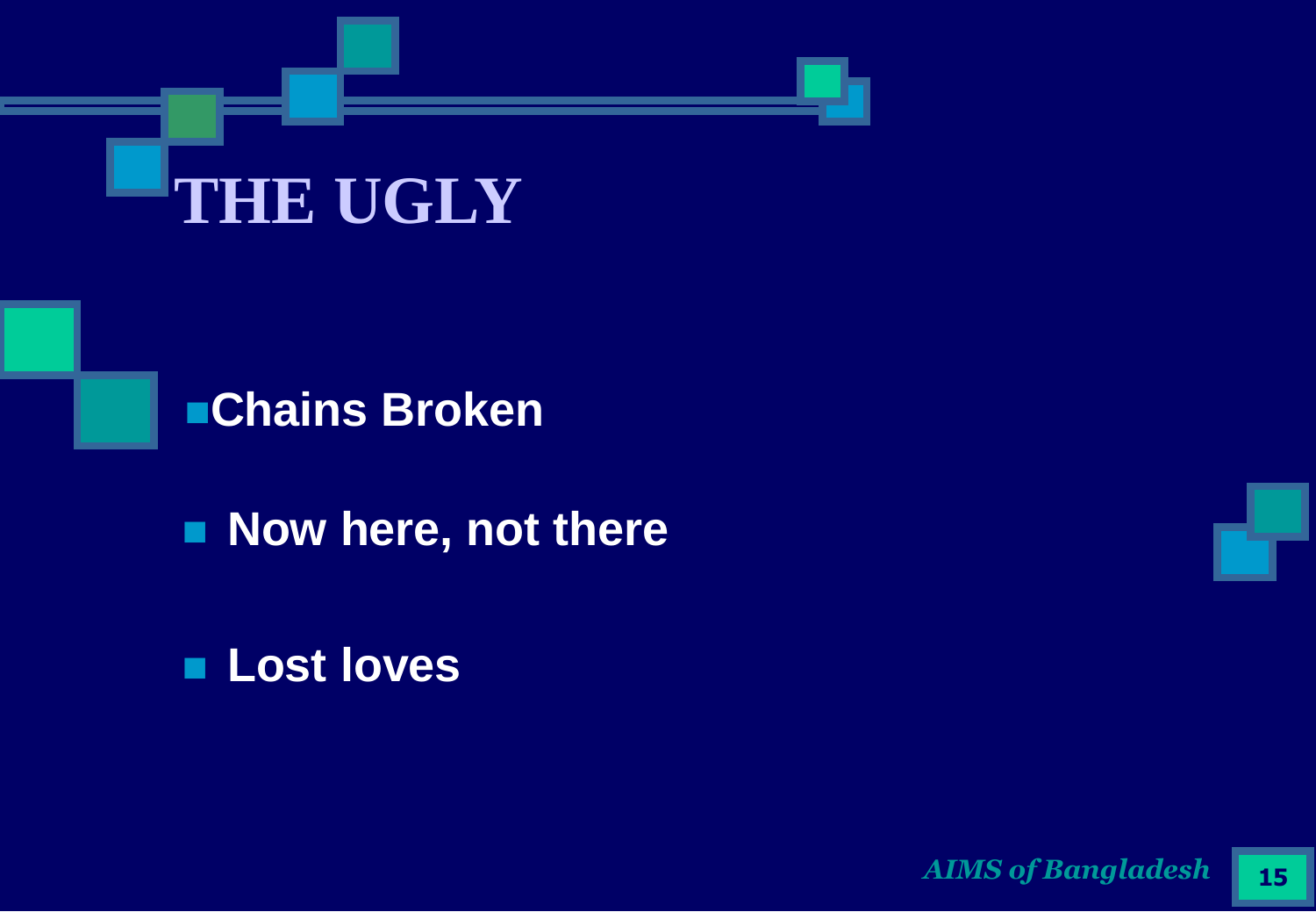■ Tax exemption for individuals raised to Tk. **90,000 from Tk. 75,000.** 

*acknowledgement of wrong done partial rectification*

■ Raising tax on essentials such as salt, **sugar, spices, fruits. –** *more pangs for the precarious middle class*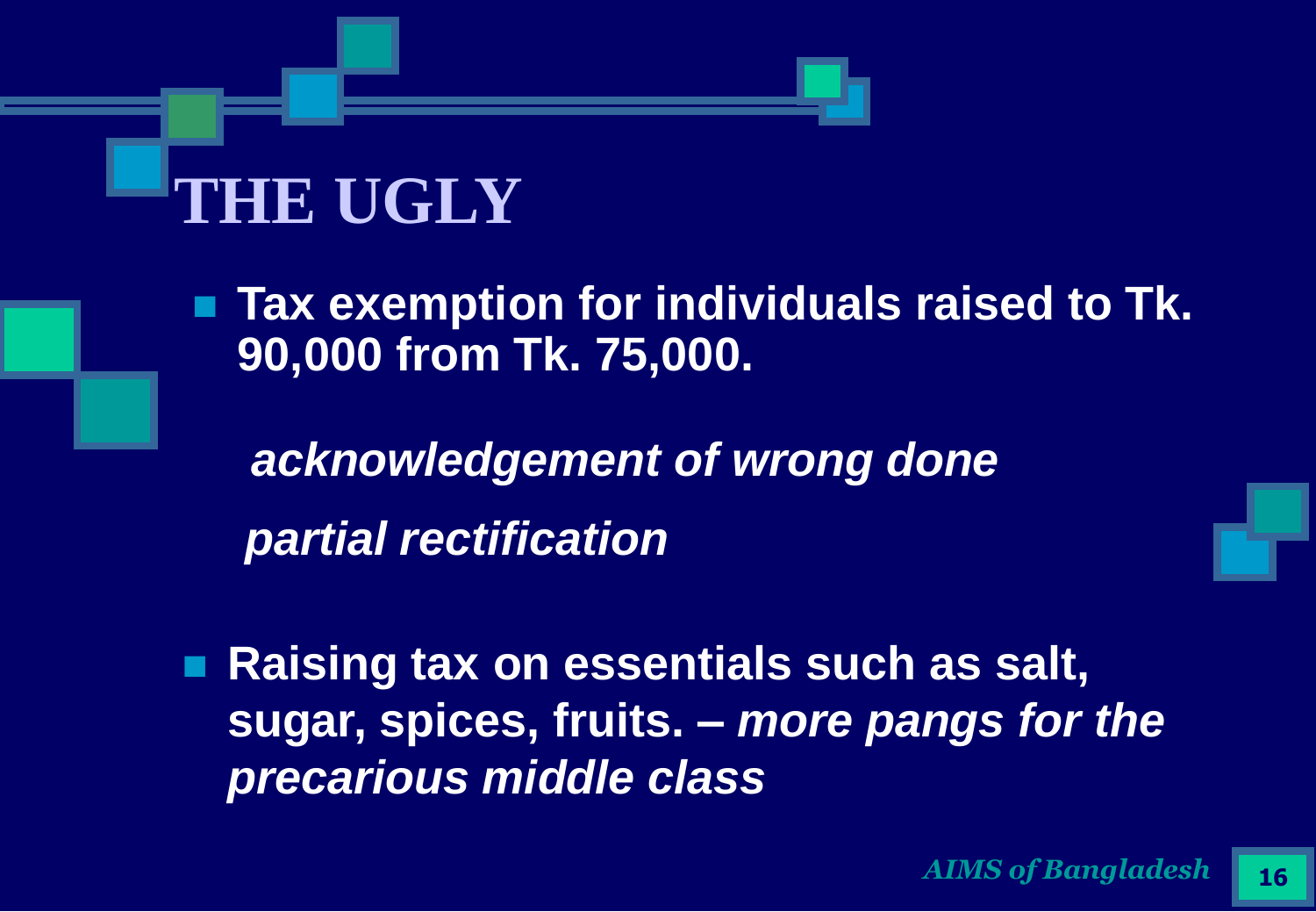**No tax at source on dividend income but corporations to pay dividend distribution tax at 10%**

**–** *more minting by government, less in investors' pocket*

#### *---THE GRAND DECEPTION !*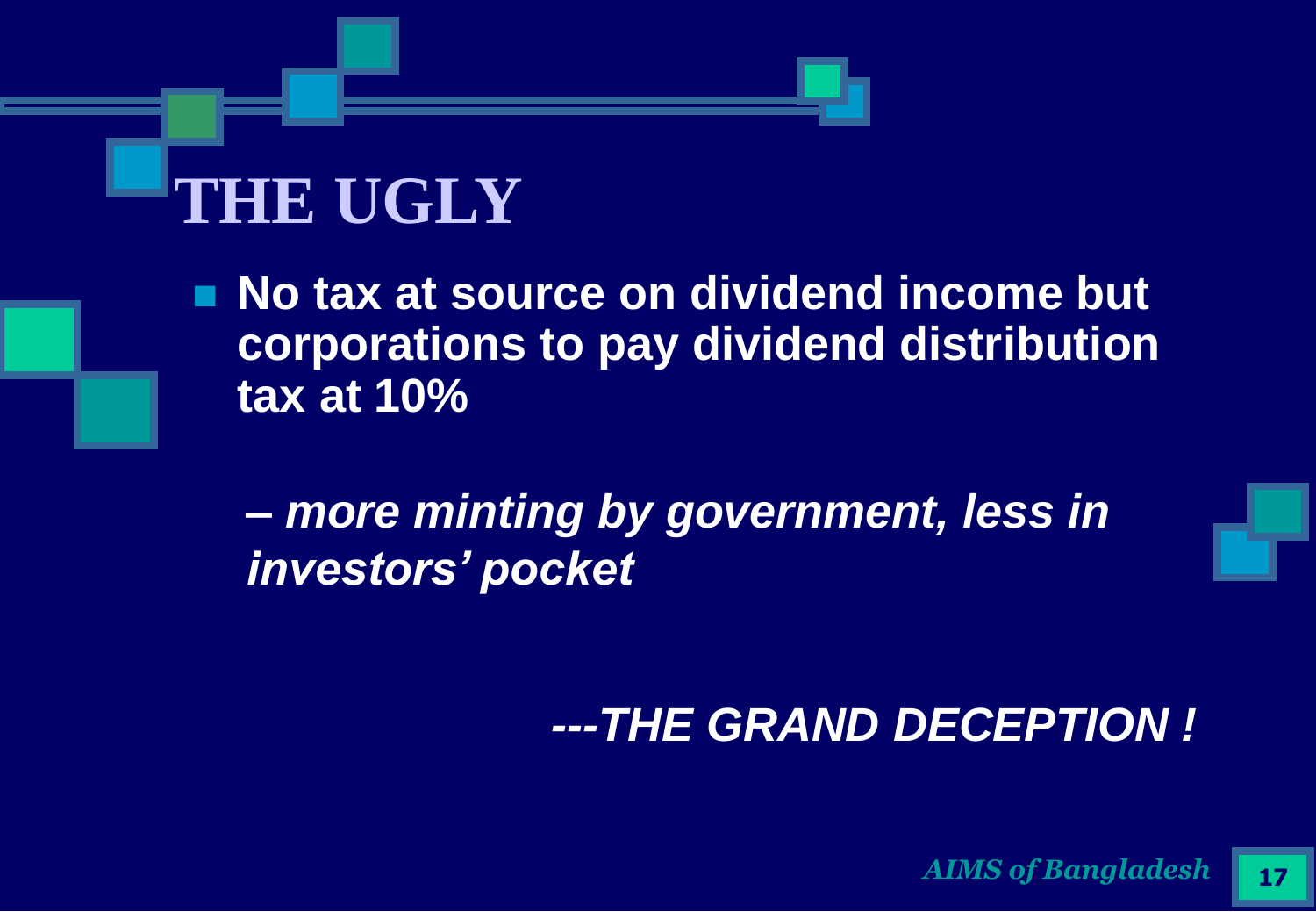**No question asked if undisclosed income is invested in the capital market and locked in for two years.**

*--acknowledgement that capital market is not attractive to hard earned honest savings.* 

*Bad money to drive good money out? Inviting bull in a China Shop?*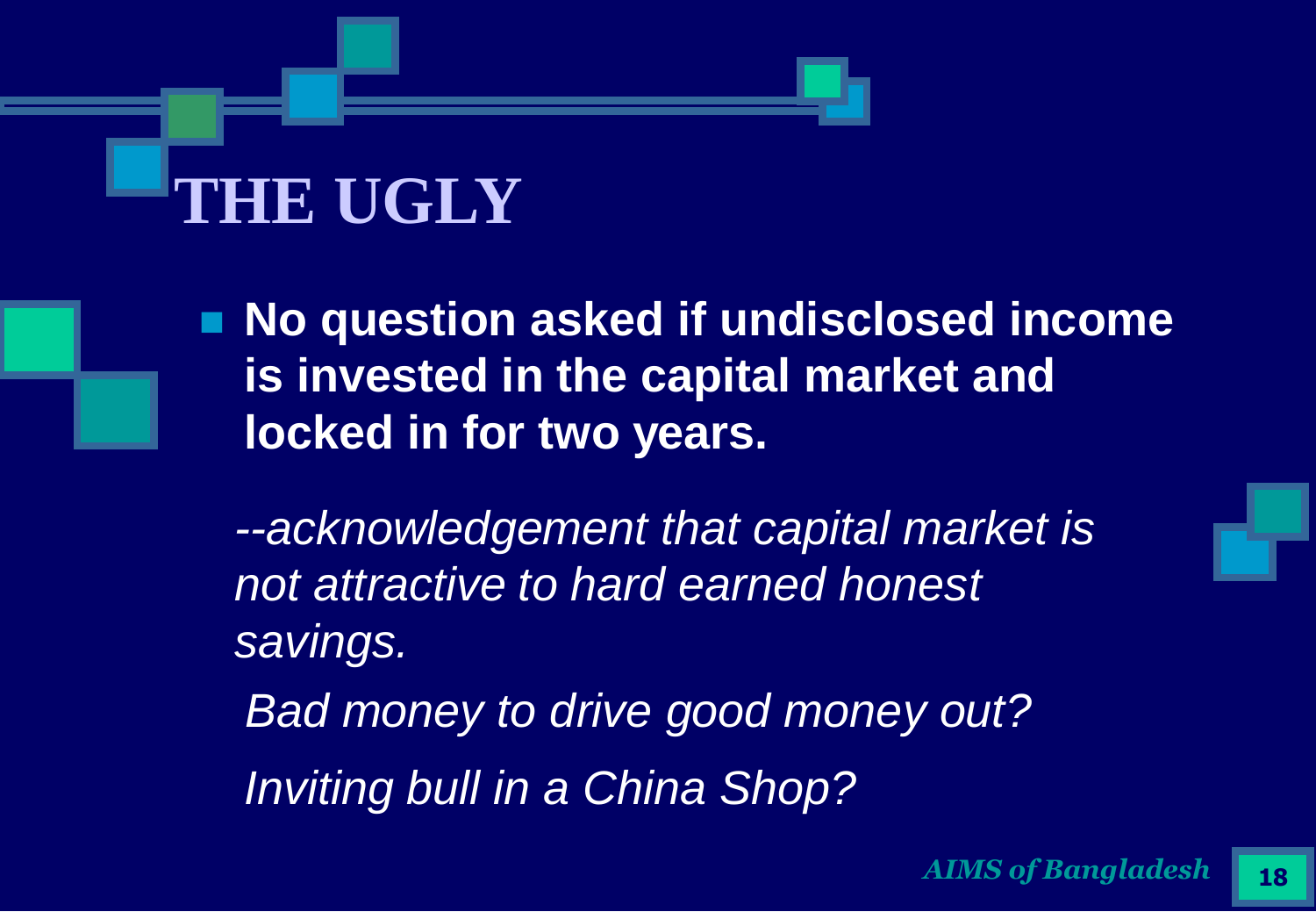**No definitive road map for privatization and no reflection of the proceed from proposed divestment of SOEs in the budget. –** *Silence and ambiguity prevails. Shut down is no panacea*

 **Protecting the inefficient sugar industry.** *contrary to the privatization promise*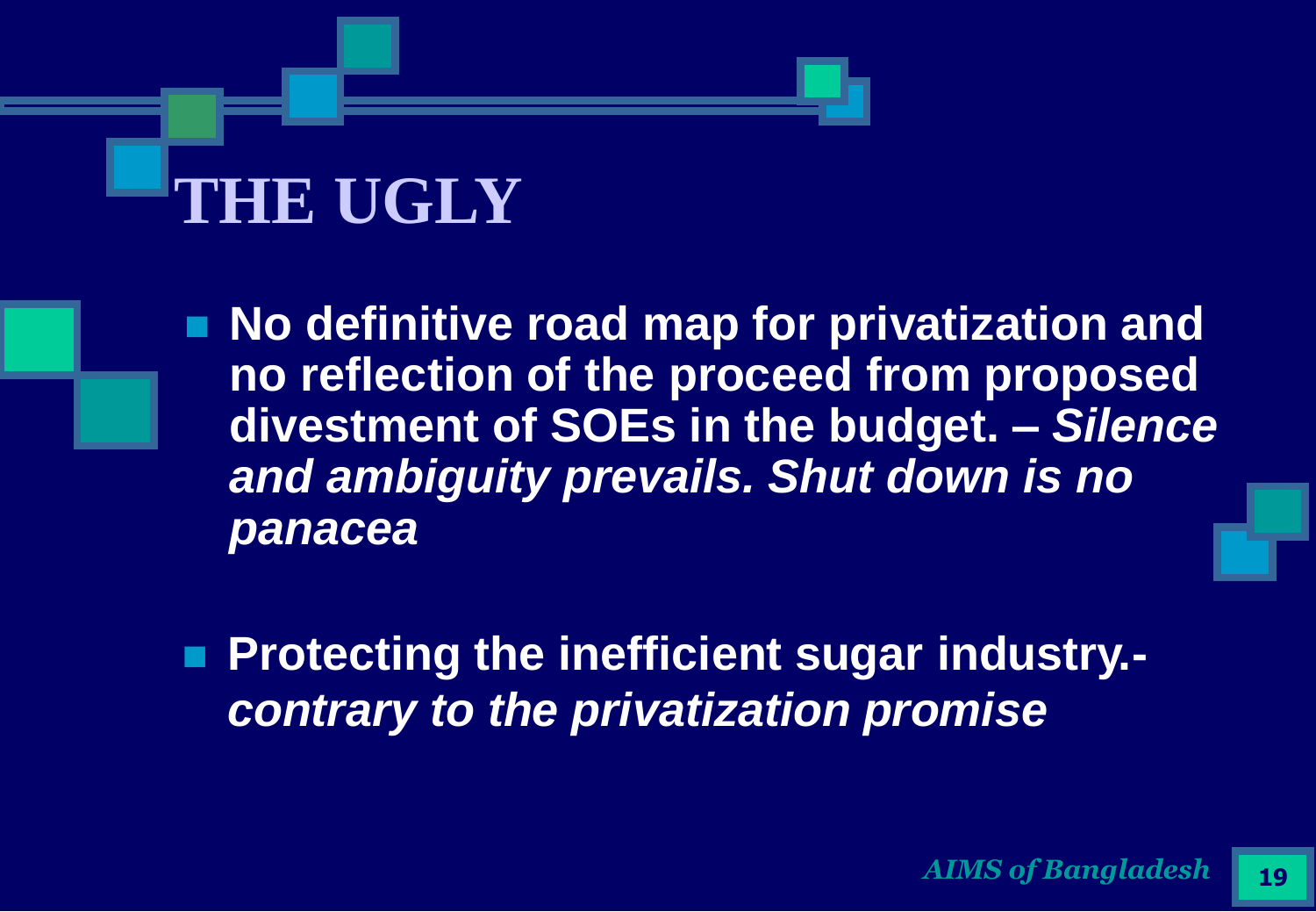- Limit of remittable technical fee drastically cut
- No reduction in POL price at consumer level despite reduction in SD from 30% & 20% to 25% & 15%, - *inefficient and unfair government monopoly hibernating spiral inflation effect.*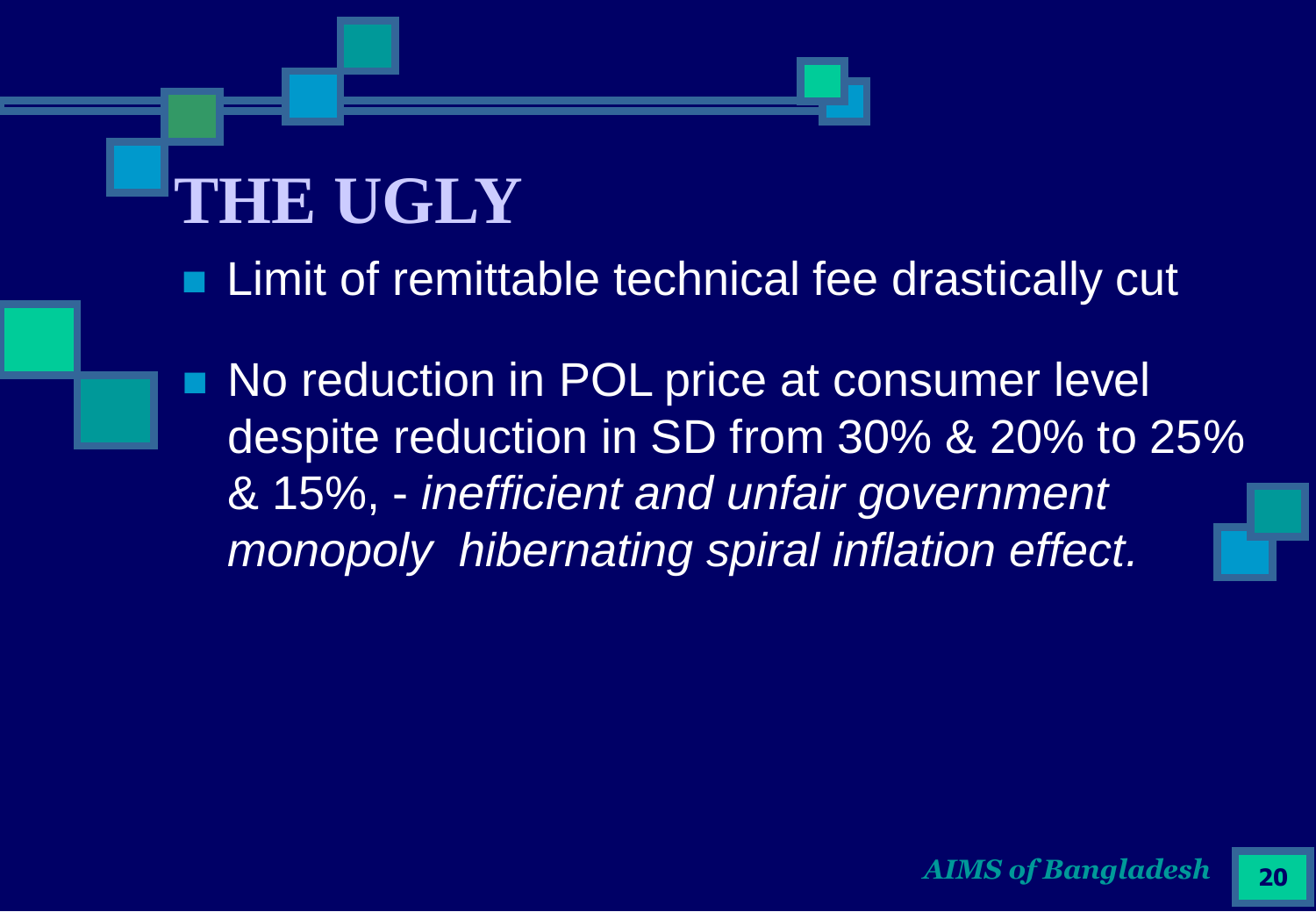**Capital Gains Tax vs Investment of Undeclared Income –** *how to turn white money black* 

■ Self – employed businessmen and **professional to pay minimum tax of Tk. 12,000 while company directors to pay Tk. 30,000 minimum under self assessment scheme –** *Anti corporatization bias.*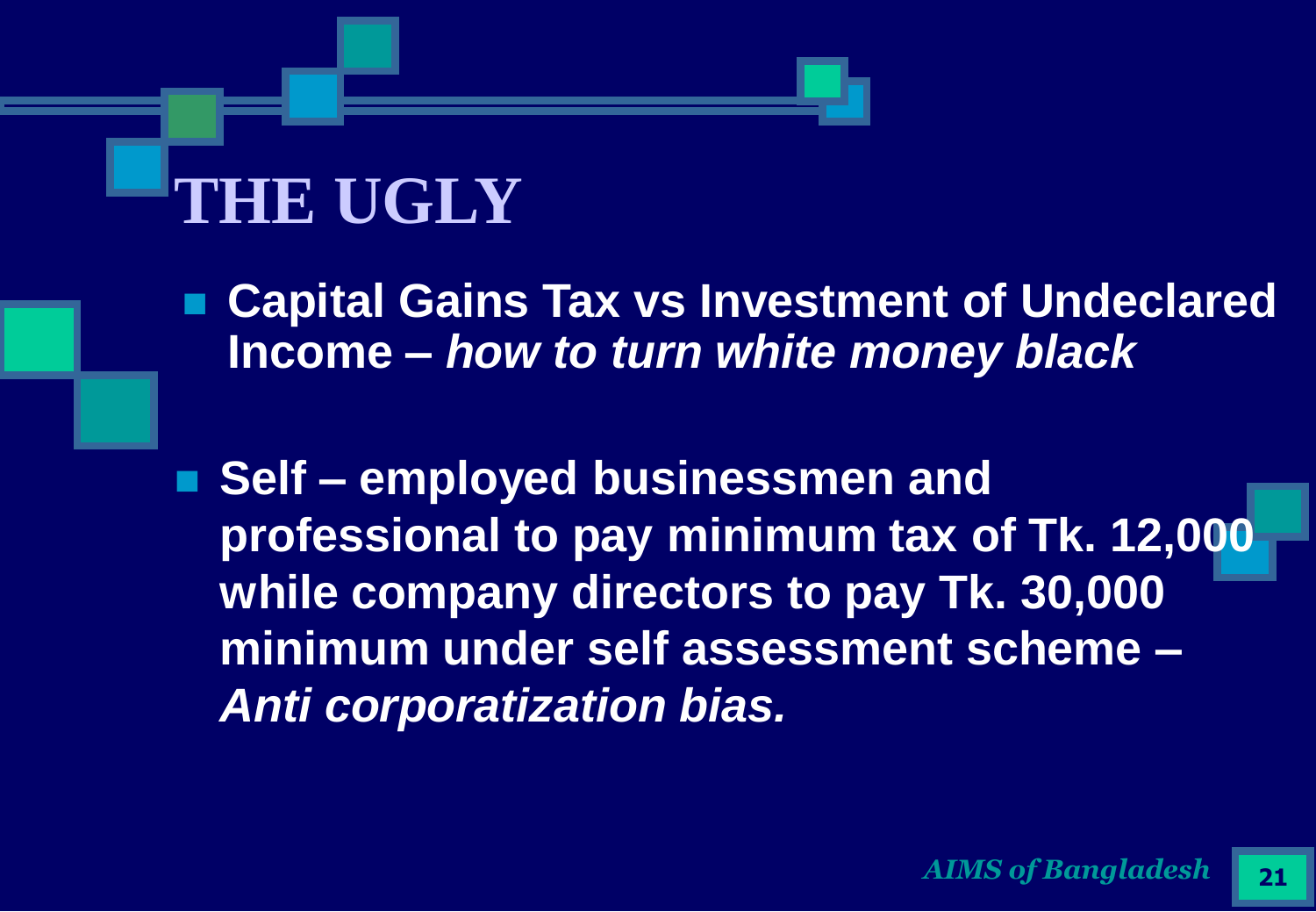- **Only Tk. 10 million increased allocation for judiciary. Revenue budget of Supreme Court reduced by 11.76% and of law ministry increased by only 0.79%.**
- **Does not augur well with good governance and separation of judiciary**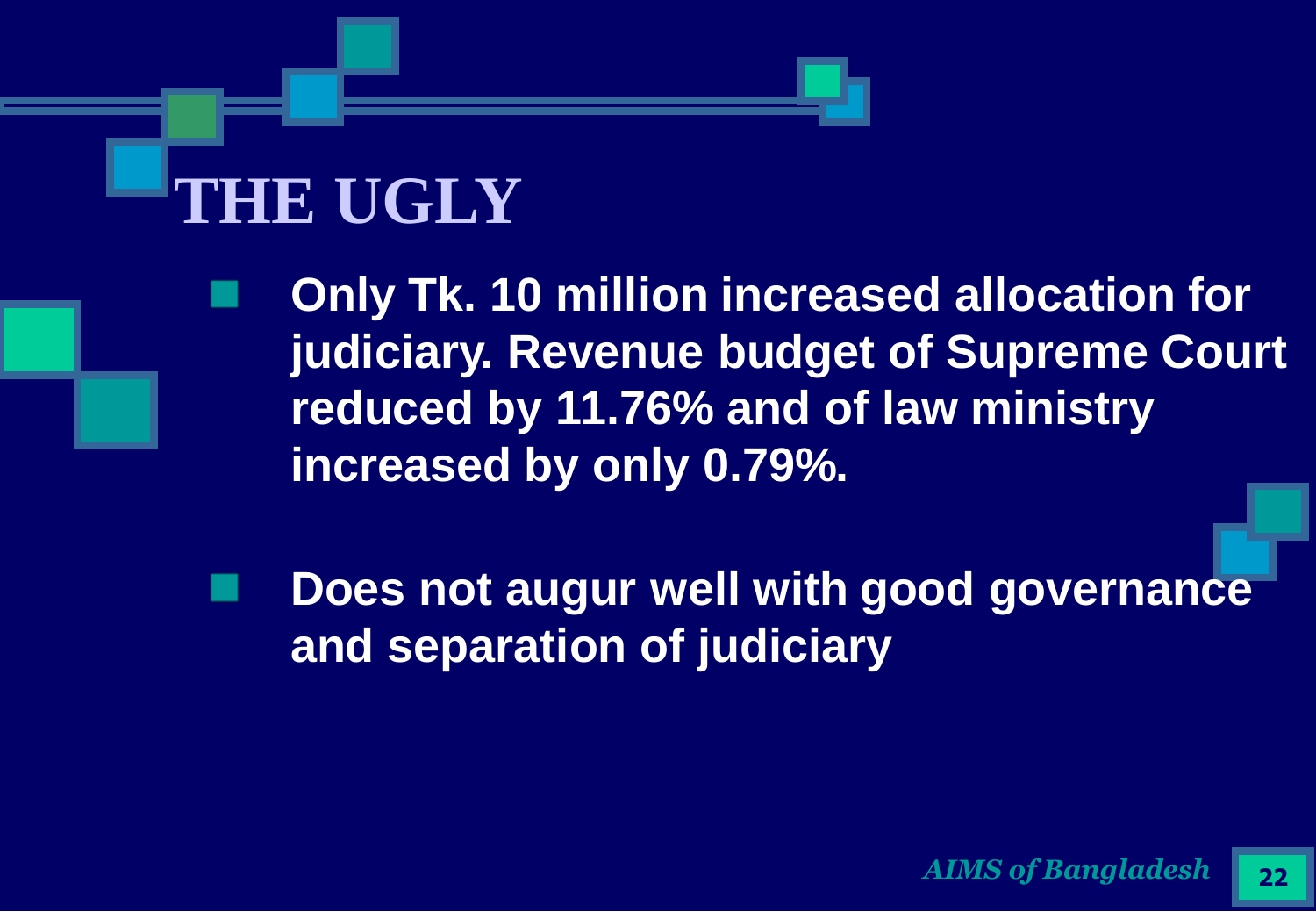#### **POINTS TO PONDER**

 **Is the budget pro-corporate Bangladesh? Where is the 'Engine of Growth'? Quantum shift from quality to quantity? Document of self-reliance? Silence on governance?**